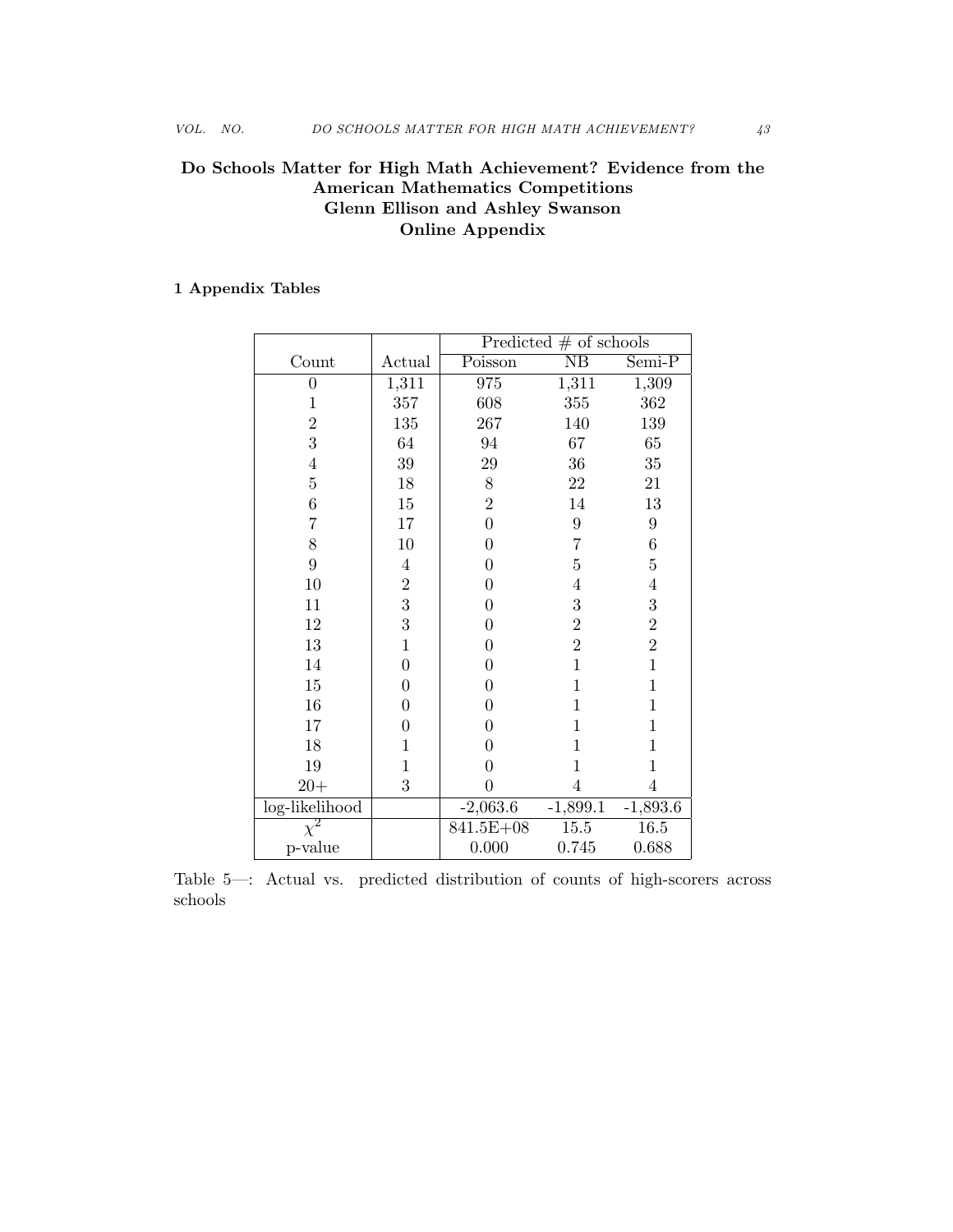### 2 Proofs

## Proof of Proposition 1

It is standard that under model 1  $Y_i \sim NB\left(\frac{1}{\alpha}, \frac{\alpha e^{\mathbf{X_i}\beta}}{1+\alpha e^{\mathbf{X_i}\beta}}\right)$ ) and under model 2  $Y_i \sim NB\left(\frac{\lambda(X_i)}{g(X_i)}, 1 - e^{-g(X_i)}\right)$ . (See Boswell and Patil (1970) or Karlin (1966, p. 345).) Hence, the distributions in the two models are identical if

$$
\frac{1}{\alpha} = \frac{\lambda(\mathbf{X_i})}{g(\mathbf{X_i})}; \text{ and}
$$

$$
\frac{\alpha e^{\mathbf{X_i}\beta}}{1 + \alpha e^{\mathbf{X_i}\beta}} = 1 - e^{-g(\mathbf{X_i})}.
$$

The first holds for all  $\mathbf{X}_i$  if  $g(\mathbf{X}_i) = \alpha \lambda(\mathbf{X}_i)$ . The second then holds if

$$
\frac{1}{1 + \alpha e^{\mathbf{X_i}\beta}} = e^{-g(\mathbf{X_i})},
$$

which holds for  $g(\mathbf{X_i}) = \log (1 + \alpha e^{\mathbf{X_i}\boldsymbol{\beta}})$ .  $\Box$ 

## Proof of Proposition 2

Applying the result of Proposition 1 to the outcome of this model conditional on  $u_i$  we see that the conditional distribution is  $NB\left(\frac{1}{\alpha_p}, \frac{\alpha_p e^{\mathbf{X_i}\beta}u_i}{1+\alpha_p e^{\mathbf{X_i}\beta}u_i}\right)$ ⌘ . The mean and variance of a  $NB(r, p)$  distribution are  $E(Y) = \frac{rp}{1-p}$  and  $Var(Y) = \frac{rp}{(1-p)^2} =$  $\frac{E(Y)}{1-p}$ . This gives  $E(Y_i|\mathbf{X_i}, u_i) = e^{\mathbf{X_i}\beta}u_i$  and  $\text{Var}(Y_i|\mathbf{X_i}, u_i) = E(Y_i|\mathbf{X_i}, u_i) + \alpha_p E(Y_i|\mathbf{X_i}, u_i)^2$ . The result on the expectation of  $Y_i|\mathbf{X_i}$  follows from iterated expectations:

$$
E(Y_i|\mathbf{X_i}) = E_{u_i}(E(Y_i|\mathbf{X_i}, u_i)) = E_{u_i}\left(e^{\mathbf{X_i}\boldsymbol{\beta}}u_i\right) = e^{\mathbf{X_i}\boldsymbol{\beta}}.
$$

And the formula for the variance follows from the conditional variance formula:

$$
\begin{split}\n\text{Var}(Y_i|\mathbf{X_i}) &= E_{u_i} \text{Var}(Y_i|\mathbf{X_i}, u_i) + \text{Var}_{u_i} E(Y_i|\mathbf{X_i}, u_i) \\
&= E_{u_i} \left( e^{\mathbf{X_i} \boldsymbol{\beta}} u_i + \alpha_p e^{2\mathbf{X_i} \boldsymbol{\beta}} u_i^2 \right) + \text{Var}_{u_i} \left( e^{\mathbf{X_i} \boldsymbol{\beta}} u_i \right) \\
&= e^{\mathbf{X_i} \boldsymbol{\beta}} E u_i + \alpha_p e^{2\mathbf{X_i} \boldsymbol{\beta}} \left( \text{Var}(u_i) + (E u_i)^2 \right) + e^{2\mathbf{X_i} \boldsymbol{\beta}} \text{Var}(u_i) \\
&= e^{\mathbf{X_i} \boldsymbol{\beta}} + \alpha_p e^{2\mathbf{X_i} \boldsymbol{\beta}} \left( \alpha_u + 1 \right) + e^{2\mathbf{X_i} \boldsymbol{\beta}} \alpha_u \\
&= e^{\mathbf{X_i} \boldsymbol{\beta}} + e^{2\mathbf{X_i} \boldsymbol{\beta}} \left( \alpha_p \alpha_u + \alpha_p + \alpha_u \right). \quad \Box\n\end{split}
$$

### Proof of Proposition 3

Suppose the  $Y_{it}$  are generated as described. Then using Proposition 2 and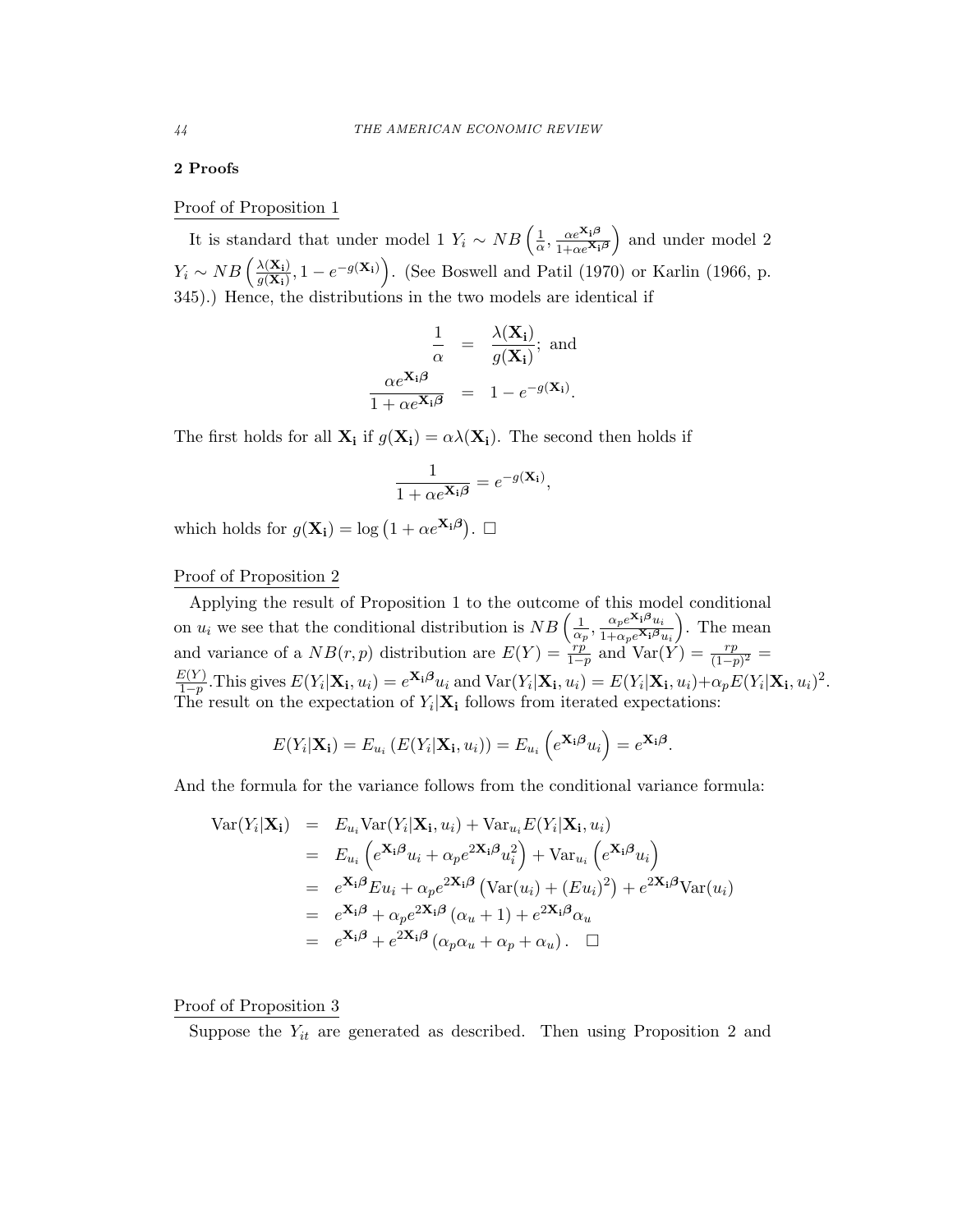*VOL. NO. DO SCHOOLS MATTER FOR HIGH MATH ACHIEVEMENT? 45*

iterated expectations over *t* we have

$$
E(Y_{it}|\mathbf{X_i}) = \frac{1}{2}E(Y_{i1}|\mathbf{X_i}) + \frac{1}{2}E(Y_{i2}|\mathbf{X_i}) = \frac{1}{2}e^{\mathbf{X_i}\beta} + \frac{1}{2}e^{\mathbf{X_i}\beta} = e^{\mathbf{X_i}\beta}.
$$

The conditional variance formula gives  $\text{Var}(Y_{it}|\mathbf{X_i}) = E_t \text{Var}(Y_{it}|\mathbf{X_i}, t) + \text{Var}_t(E(Y_{it}|\mathbf{X_i})).$ The first term on the RHS of this expression is just the variance in the single period model given by Proposition 2, and the second term is zero, so we find

$$
Var(Y_{it}|\mathbf{X_i}) = e^{\mathbf{X_i}\boldsymbol{\beta}} + e^{2\mathbf{X_i}\boldsymbol{\beta}} \left( \alpha_p \alpha_u + \alpha_p + \alpha_u \right).
$$

The mean of  $\overline{Y}_i|\mathbf{X}_i$  follows from an identical calculation:

$$
E(\overline{Y}_i|\mathbf{X_i}) = E(Y_{i1} + Y_{i2}) = E(Y_{i1}|\mathbf{X_i}) + E(Y_{i2}|\mathbf{X_i}) = 2e^{\mathbf{X_i}\beta}.
$$

The variance is is a little more complicated. We have

$$
\text{Var}(\overline{Y}_i|\mathbf{X_i}) = \text{Var}(Y_{i1} + Y_{i2}) = \text{Var}(Y_{i1}|\mathbf{X_i}) + \text{Var}(Y_{i2}|\mathbf{X_i}) + 2\text{Cov}(Y_{i1}, Y_{i2}|\mathbf{X_i}).
$$

To find the covariance we condition on  $u_i$  and use the fact that  $Y_{i1}$  and  $Y_{i2}$  are conditionally independent given  $\mathbf{X}_i$  and  $u_i$ :

$$
Cov(Y_{i1}, Y_{i2}|\mathbf{X_i}) = E(Y_{i1}Y_{i2}|\mathbf{X_i}) - E(Y_{i1}|\mathbf{X_i})E(Y_{i2}|\mathbf{X_i})
$$
  
\n
$$
= E_{u_i}(E(Y_{i1}Y_{i2}|\mathbf{X_i}, u_i)) - e^{2\mathbf{X_i}\beta}
$$
  
\n
$$
= E_{u_i}(E(Y_{i1}|\mathbf{X_i}, u_i)E(Y_{i2}|\mathbf{X_i}, u_i)) - e^{2\mathbf{X_i}\beta}
$$
  
\n
$$
= E_{u_i}(e^{\mathbf{X_i}\beta}u_i e^{\mathbf{X_i}\beta}u_i) - e^{2\mathbf{X_i}\beta}
$$
  
\n
$$
= e^{2\mathbf{X_i}\beta}(E_{u_i}(u_i^2t) - 1) = e^{2\mathbf{X_i}\beta}\alpha_u
$$

Plugging back into the formula for the variance we find

$$
Var(\overline{Y}_i|\mathbf{X}_i) = 2(e^{\mathbf{X}_i\boldsymbol{\beta}} + e^{2\mathbf{X}_i\boldsymbol{\beta}}(\alpha_u + \alpha_p + \alpha_u\alpha_p)) + 2e^{2\mathbf{X}_i\boldsymbol{\beta}}\alpha_u
$$

$$
= (2e^{\mathbf{X}_i\boldsymbol{\beta}}) + (2e^{\mathbf{X}_i\boldsymbol{\beta}})^2 (\alpha_u + \frac{1}{2}\alpha_p + \frac{1}{2}\alpha_p\alpha_u)
$$

Using these formulas we will have  $Var(Y_{it}|\mathbf{X_i}) = E(Y_{it}|\mathbf{X_i}) + \alpha E(Y_{it}|\mathbf{X_i})^2$  and  $Var(\overline{Y}_i|\mathbf{X_i}) = E(\overline{Y}_i|\mathbf{X_i}) + \overline{\alpha}E(\overline{Y}_i|\mathbf{X_i})^2$  if and only if two conditions hold:

$$
\alpha = \alpha_u + \alpha_p + \alpha_u \alpha_p; \text{ and}
$$
  

$$
\overline{\alpha} = \alpha_u + \frac{1}{2}\alpha_p + \frac{1}{2}\alpha_u \alpha_p.
$$

The first equation can hold for nonnegative  $(\alpha_u, \alpha_p)$  only if  $\alpha_u \in [0, \alpha]$ . Given any such  $\alpha_u$  the first equation will hold for an unique  $\alpha_p$ :  $\alpha_p(\alpha_u) \equiv \frac{\alpha - \alpha_u}{1 + \alpha_u}$ . Given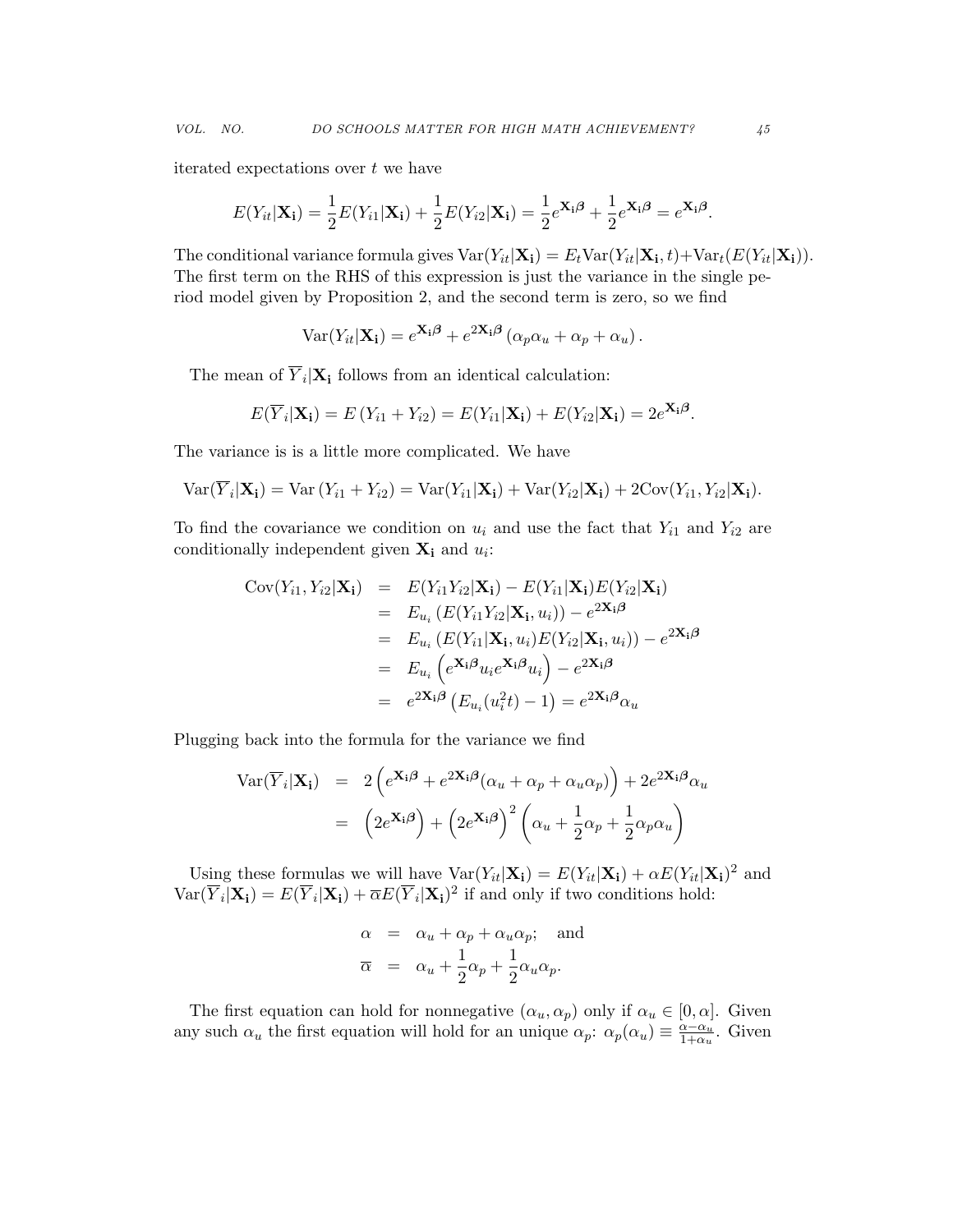this value for  $\alpha_p$  we have  $\alpha_p + \alpha_p \alpha_u = \alpha - \alpha_u$  so the second equation becomes  $\overline{\alpha} = \alpha_u + \frac{1}{2}(\alpha - \alpha_u)$  which is true for  $\alpha_u = 2\overline{\alpha} - \alpha$ . The formula for  $\alpha_p$  follows by substitution.  $\Box$ 

## Proof of Proposition 4

Let the density  $f(x)$  be represented as  $f(x) = x^{\alpha}e^{-x} \sum_{j=0}^{\infty} g_j L_j^{(\alpha)}(x)$ . The distribution of  $y_i$  is then described by

$$
\Pr\{y_i = k|\tilde{\mathbf{z}}_i\} = \int_0^\infty e^{-\left(e^{\tilde{\mathbf{z}}_i\boldsymbol{\beta}}u_i\right)} \frac{\left(e^{\tilde{\mathbf{z}}_i\boldsymbol{\beta}}u_i\right)^k}{k!} u_i^\alpha e^{-u_i} \left(\sum_{j=0}^\infty g_j L_j^{(\alpha)}(u_i)\right) du_i
$$

$$
= \int_0^\infty e^{-\left(e^{\tilde{\mathbf{z}}_i\boldsymbol{\beta}}+1\right)u_i} \frac{\left(e^{\tilde{\mathbf{z}}_i\boldsymbol{\beta}}u_i\right)^k}{k!} u_i^\alpha \left(\sum_{j=0}^\infty g_j L_j^{(\alpha)}(u_i)\right) du_i.
$$

Let  $z_i = (e^{\tilde{\mathbf{z}}_i \boldsymbol{\beta}} + 1) u_i$ , so  $dz_i = (e^{\tilde{\mathbf{z}}_i \boldsymbol{\beta}} + 1) du_i$ . Then

$$
Pr\{y_i = k|\tilde{\mathbf{z}}_i\} = \int_0^\infty e^{-z_i} \frac{z_i^k}{k!} \left[ \frac{e^{\tilde{\mathbf{z}}_i \boldsymbol{\beta}}}{e^{\tilde{\mathbf{z}}_i \boldsymbol{\beta}} + 1} \right]^k \frac{1}{(e^{\tilde{\mathbf{z}}_i \boldsymbol{\beta}} + 1)^{\alpha}} z_i^{\alpha} \left( \sum_{j=0}^\infty g_j L_j^{(\alpha)} \left( \frac{z_i}{e^{\tilde{\mathbf{z}}_i \boldsymbol{\beta}} + 1} \right) \right) \frac{dz_i}{e^{\tilde{\mathbf{z}}_i \boldsymbol{\beta}} + 1}
$$
  

$$
= \frac{e^{k\tilde{\mathbf{z}}_i \boldsymbol{\beta}}}{(e^{\tilde{\mathbf{z}}_i \boldsymbol{\beta}} + 1)^{k + \alpha + 2}} \int_0^\infty e^{-z_i} \frac{z_i^k}{k!} z_i^{\alpha + 1} \left( \sum_{j=0}^\infty g_j L_j^{(\alpha)} \left( \frac{z_i}{e^{\tilde{\mathbf{z}}_i \boldsymbol{\beta}} + 1} \right) \right) dz_i.
$$

To simplify we use two well-known identities: the monomial formula for Laguerre polynomials,

$$
\frac{u_i^k}{k!} = \sum_{l=0}^k (-1)^l \binom{k+\alpha}{k-l} L_l^{(\alpha)}(u_i),
$$

and the series expansion

$$
L_j^{(\alpha)}\left(\frac{u_i}{1+\gamma}\right) = \frac{1}{(1+\gamma)^j}\sum_{l=0}^j \gamma^{j-l}\left(\begin{array}{c}j+\alpha\\j-l\end{array}\right) L_l^{(\alpha)}(u_i).
$$

The former implies that

$$
\frac{z_i^k}{k!} = \sum_{l=0}^k (-1)^l \binom{k+\alpha}{k-l} L_l^{(\alpha)}(z_i)
$$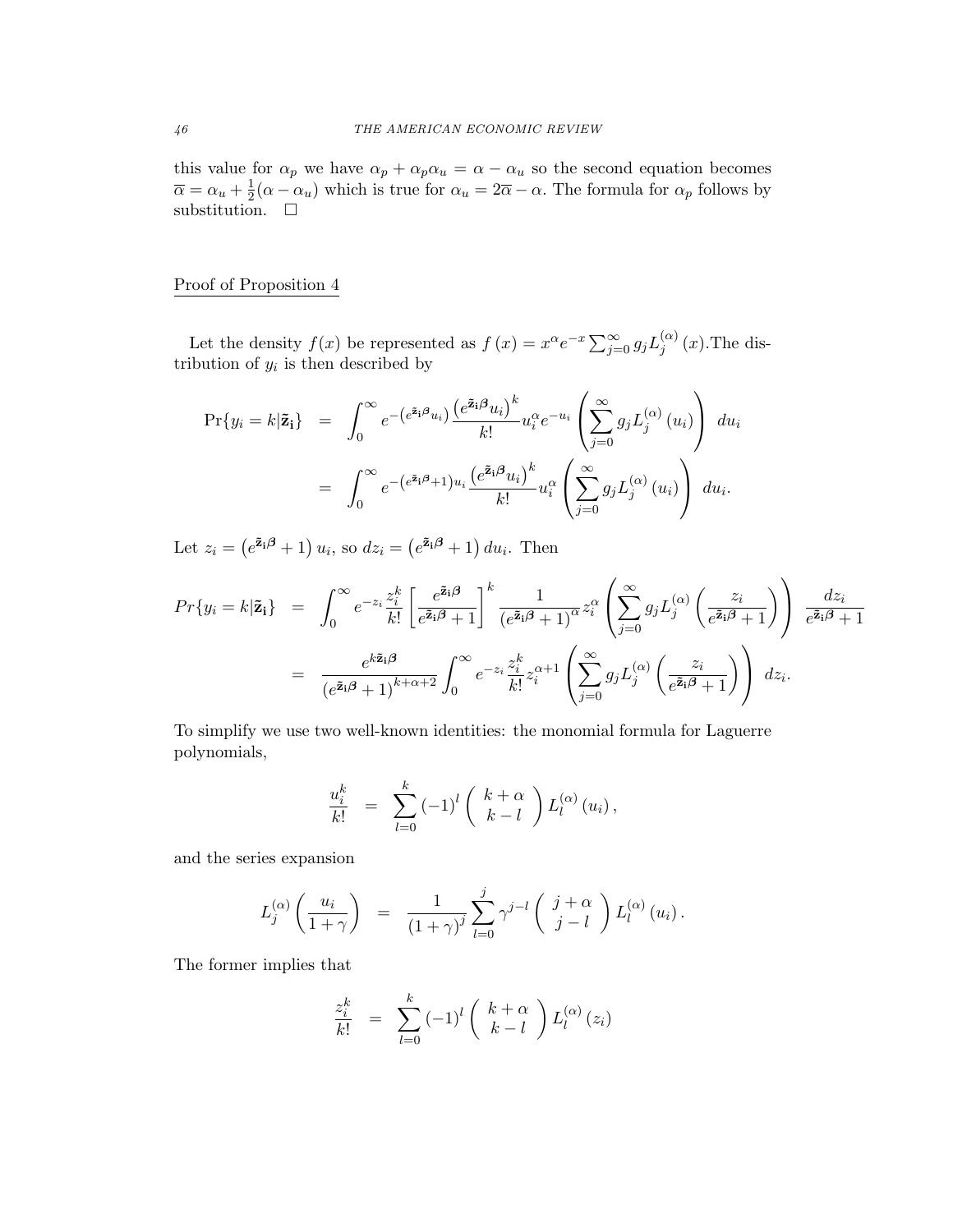and the latter implies that

$$
L_j^{(\alpha)}\left(\frac{z_i}{e^{\tilde{\mathbf{z}}_i\boldsymbol{\beta}}+1}\right) = \frac{1}{(e^{\tilde{\mathbf{z}}_i\boldsymbol{\beta}}+1)^j} \sum_{l=0}^j e^{(j-l)\tilde{\mathbf{z}}_i\boldsymbol{\beta}}\left(\begin{array}{c}j+\alpha\\j-l\end{array}\right) L_l^{(\alpha)}(z_i).
$$

Substituting these formulas into the formula for  $y_i$  gives

$$
Pr\{y_i = k|\tilde{\mathbf{z}}_i\} = \frac{e^{k\tilde{\mathbf{z}}_i\boldsymbol{\beta}}}{(e^{\tilde{\mathbf{z}}_i\boldsymbol{\beta}}+1)^{k+\alpha+2}} \int_0^\infty z_i^{\alpha+1} e^{-z_i} \left(\sum_{l=0}^k (-1)^l \binom{k+\alpha}{k-l} L_l^{(\alpha)}(z_i)\right)
$$

$$
\left(\sum_{j=0}^\infty g_j \frac{1}{(e^{\tilde{\mathbf{z}}_i\boldsymbol{\beta}}+1)^j} \sum_{l=0}^j e^{(j-l)\tilde{\mathbf{z}}_i\boldsymbol{\beta}} \binom{j+\alpha}{j-l} L_l^{(\alpha)}(z_i)\right) dz_i.
$$

Laguerre polynomials are orthogonal with

$$
\int_0^\infty z_i^{\alpha} e^{-z_i} L_n^{(\alpha)}(z_i) L_m^{(\alpha)}(z_i) dz_i = \begin{cases} 0 & \text{if } m \neq n \\ \frac{\Gamma(n+\alpha+1)}{n!} & \text{if } m = n \end{cases}
$$

Using this, the the formula for  $y_i$  simplifies to

$$
Pr\{y_i = k|\tilde{\mathbf{z}}_i\} = \frac{e^{k\tilde{\mathbf{z}}_i\beta}}{\left(e^{\tilde{\mathbf{z}}_i\beta}+1\right)^{k+\alpha+1}} \left(\sum_{l=0}^k (-1)^l \binom{k+\alpha}{k-l} \frac{\Gamma(l+\alpha+1)}{l!} \binom{\sum_{j=l}^{\infty} g_j \frac{1}{\left(e^{\tilde{\mathbf{z}}_i\beta}+1\right)^j}} e^{(j-l)\tilde{\mathbf{z}}_i\beta} \binom{j+\alpha}{j-l}}{\binom{k+\alpha}{k-l}} \right)
$$

$$
= \frac{e^{k\tilde{\mathbf{z}}_i\beta}}{\left(e^{\tilde{\mathbf{z}}_i\beta}+1\right)^{k+\alpha+1}} \left[\sum_{l=0}^k \frac{\Gamma(l+\alpha+1)}{l!} e^{-l\tilde{\mathbf{z}}_i\beta} (-1)^l \binom{k+\alpha}{k-l} \binom{\sum_{j=l}^{\infty} g_j \binom{\frac{i}{\tilde{\mathbf{z}}_j\beta} -1}{\left(e^{\tilde{\mathbf{z}}_i\beta}+1\right)}^j \binom{j+\alpha}{j-l}}\right]
$$

This completes the proof.  $\Box$ 

The conditions given in the text for the *u* to be a valid density, for  $E(u) = 1$ , and the expression for the  $Var(u)$  can be derived by applying the formula

$$
\int_0^\infty z_i^{\alpha} e^{-z_i} L_n^{(\alpha)}(z_i) L_m^{(\alpha)}(z_i) dz_i = \begin{cases} 0 & \text{if } m \neq n \\ \frac{\Gamma(n+\alpha+1)}{n!} & \text{if } m = n \end{cases}
$$

with  $n = 0$  and  $m = 1, 2, 3$  using  $L_0^{(\alpha)}(x) = 1$ ,  $L_1^{(\alpha)}(x) = -x + (1 + \alpha)$ , and  $L_2^{(\alpha)}(x) = \frac{x^2}{2} - (\alpha + 2)x + \frac{(\alpha+1)(\alpha+2)}{2}.$ 

#### 3 Bootstrap Procedure

We obtained standard errors for our semiparametric estimates and confidence bands for the distribution of unobserved heterogeneity using both parametric and nonparametric bootstrapping procedures. In each iteration *j* of the bootstrap, we generate a simulated dataset  ${\tilde{y}_{ij}, \tilde{z}_{ij}}_{i=1}^{1,984}$ , then estimate the parame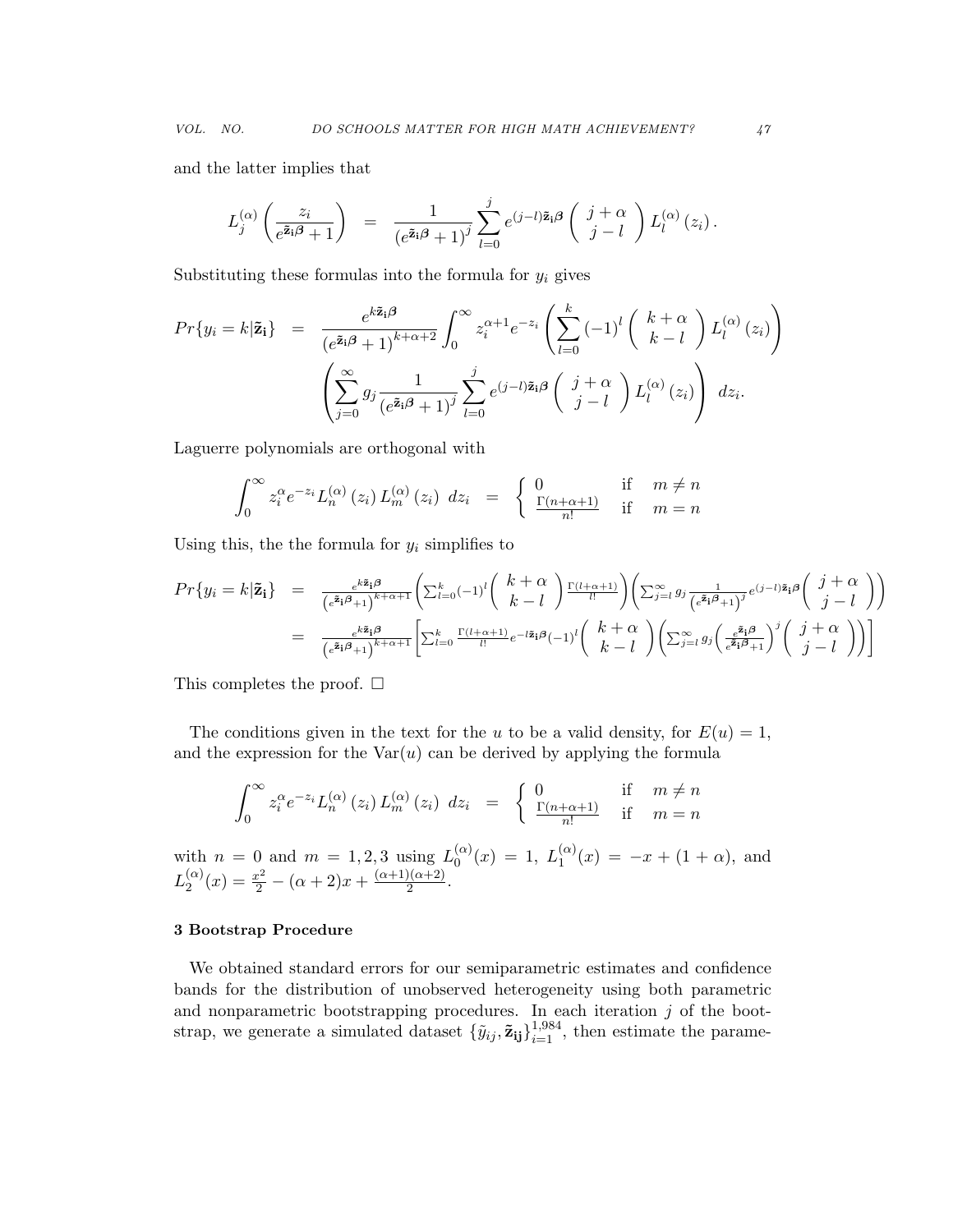ters  $\tilde{\alpha}_j$ ,  $\tilde{g}_{j1}, ..., \tilde{g}_{jN}$ ,  $\tilde{\beta}_j$  using the semiparametric estimation procedure described in Section IV. Standard errors are calculated as the standard deviation of each estimated parameter across 1*,* 000 simulations. For example, the standard error of  $\hat{\alpha}$  is calculated as

$$
SE(\hat{\alpha}) = \sqrt{\frac{\sum_{j=1}^{1000} (\tilde{\alpha}_j - \hat{\alpha})^2}{1000}}.
$$

Another functional of interest is a 95% confidence band on the estimated density and CDF of unobserved heterogeneity. For each  $u \in (0, \infty)$  and for each simulation *j* of the bootstrap, we calculate the density  $\tilde{f}_j$  and CDF  $\tilde{F}_j$  as those generated by the parameter vector  $\tilde{\alpha}_j$ ,  $\tilde{g}_{j1}$ , ...,  $\tilde{g}_{jN}$ ,  $\tilde{B}_j$ . Denote as  $\tilde{f}_p(u)$  the  $p^{th}$  percentile of  $\tilde{f}(u)$  across 1,000 simulations; then the 95% confidence band for  $\hat{f}(u)$  is  $(\tilde{f}_{2.5}(u), \tilde{f}_{97.5}(u))$ . The confidence band for  $\hat{F}$  is calculated similarly. Confidence bands for  $u \in (0, 3)$  and  $u \in (3, 10)$  are shown in Section IV for the production of AMC high-scorers and in Section V for the production of SAT high-scorers.

In each simulation of the parametric bootstrap, we use the parameter estimates obtained using our semiparametric procedure to generate simulated outcomes. First, we draw a random sample  $\tilde{\mathbf{z}}_j$  of size 1,984 (with replacement) from the set of covariates **z** listed in Table 3. We also draw a random sample  $\tilde{\mathbf{u}}_i$  of size 1,984 from the CDF  $\hat{F}$ , which we estimated using the procedure in Section IV on the true dataset. For each  $i = 1, ..., 1,984$ , we then generate  $\lambda_{ji} = e^{\tilde{\mathbf{z}}_{ji}\hat{\mathbf{\beta}}}\tilde{u}_{ji}$  and draw  $\tilde{y}_{ji}^P$  from a Poisson distribution with rate parameter  $\lambda_{ji}$ . Finally, we estimate  $\tilde{\alpha}_j^P, \tilde{g}_{j1}^P, ..., \tilde{g}_{jN}^P, \tilde{\beta}_j^P$  on the simulated dataset  $(\tilde{\mathbf{y}}_j^P, \tilde{\mathbf{z}}_j)$ .

The nonparametric bootstrap proceeds similarly, except that we use the empirical distribution of y rather than the estimated theoretical distribution of y. That is, for each simulation, we draw a random sample  $(\tilde{\mathbf{y}}_j^{NP}, \tilde{\mathbf{z}}_j)$  of size 1,984 (with replacement) from the set of outcomes y and covariates z, then estimate  $\tilde{\alpha}_j^{NP}, \tilde{g}_{j1}^{NP}, ..., \tilde{g}_{jN}^{NP}, \tilde{\beta}_j^{NP}$  on the simulated dataset  $(\tilde{\mathbf{y}}_j^{NP}, \tilde{\mathbf{z}}_j)$ . As in the semiparametric estimation on our full sample, the results of each bootstrap estimation may depend on the starting values chosen; in our results, we present those estimates for which the likelihood is highest after trying numerous starting values.<sup>57</sup> We begin each bootstrap by running a trial bootstrap of 20 simulations for several candidate starting values: those resulting in the highest likelihood in the full sample estimation and the center of each range of starting values for which the resulting likelihood is close to that of the best starting values. We then use the

 $57$ In practice, we used  $\beta$  starting values from either a Poisson or negative binomial regression, along with one of two potential sets of starting values for our parameters  $\alpha, g_1, ..., g_N$ . The first set of parameters we tried was the best-fit parameters of the candidate distributions described in Appendix A.2, so that the optimization would be allowed to converge to a number of differently-shaped distributions. We also tried setting each  $g_i = 0$  and varying  $\alpha$  between -0.9 and 2. The latter approach often yielded the highest likelihood.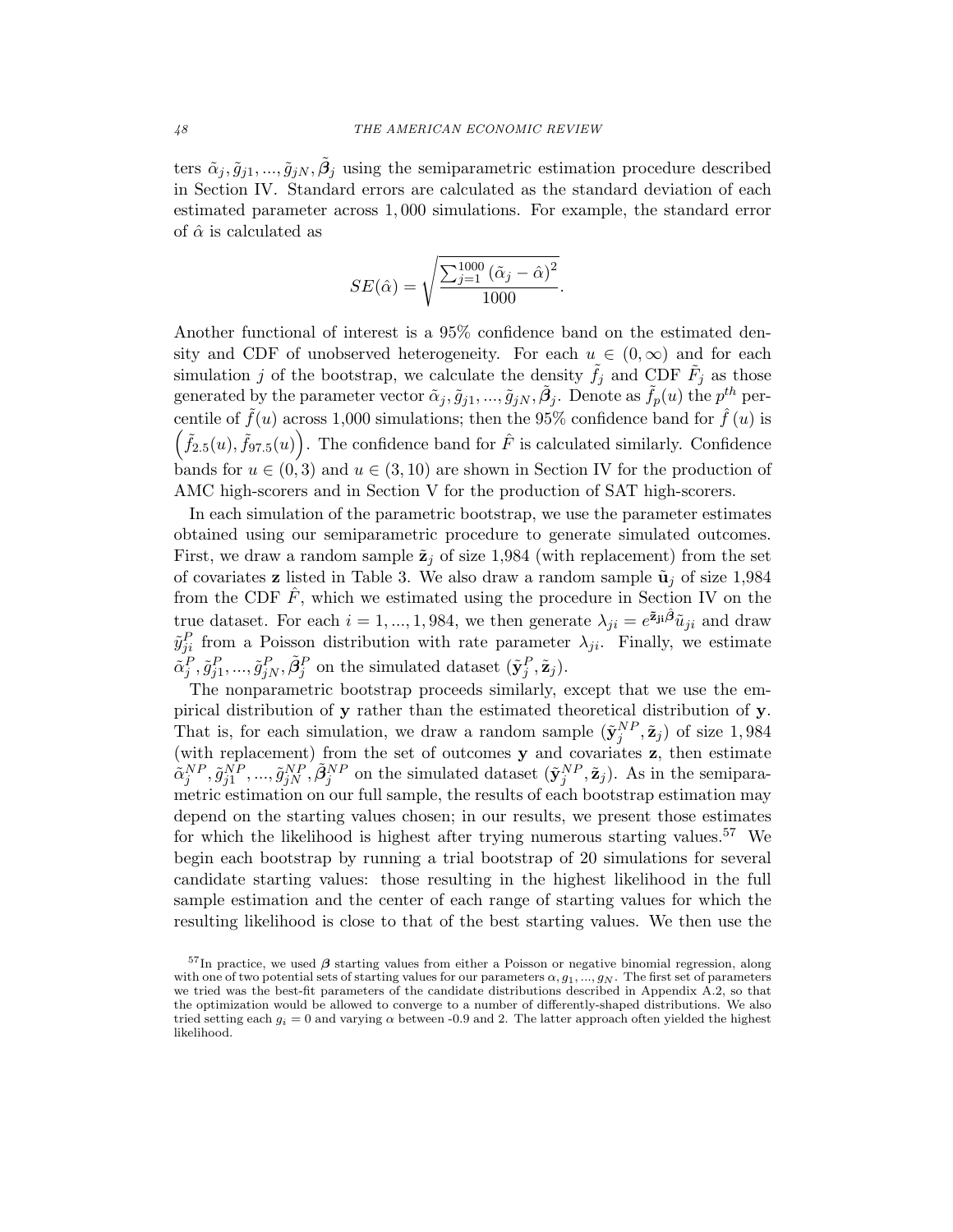values that provide the highest average log-likelihood in the trial bootstrap as the starting values in the full bootstrap.

If our model is specified correctly, then the parametric bootstrap is more efficient; if the model is misspecified, then the nonparametric bootstrap will be more appropriate. See Efron and Tibshirani (1993) for a discussion. In our application, neither procedure provides smaller or larger standard errors or confidence bands across all parameters or outcomes, but parametric standard errors are often slightly smaller, and parametric bands are often slightly narrower and smoother. In the body of the paper, we present the results of the parametric bootstrap, but our interpretation of the results is unaffected by the choice of bootstrap procedure.

#### 4 Simulations

The simulations implemented our estimation procedure on datasets created by drawing each  $z_i$  from a uniform distribution with support  $[0, 1]$ ; drawing each  $u_i$  from the desired error distribution; forming  $\lambda_i = e^{\mathbf{z_i}\beta}u_i$ , where  $\beta =$  $[-4.27, 1, 1, 1, 0.1, 0.1, 0.2]$ ; and drawing  $y_i$  from a Poisson distribution with rate parameter  $\lambda_i$ . Each simulated variable included 2,500 observations. The distributions of the simulated covariates and the values for  $\beta$  were chosen so that the mean and variance of the simulated  $e^{z_i\beta}$  would roughly match the mean and variance of the fitted values in a negative binomial regression of the count of AMC 12 high-scorers on school-level covariates. The *u<sup>i</sup>* were chosen from one of three distributions depending on the simulation: an exponential distribution with mean and standard deviation 1, a lognormal distribution with mean 1 and variance  $\frac{1}{3}$ , and a uniform distribution on [0, 2]. The motivation for these choices was to demonstrate the performance of our procedure for a diverse set of underlying distributions: the exponential distribution is within the class of models being estimated even if  $N = 0$ , the lognormal distribution cannot be fit perfectly with a finite *N* and has a thicker upper tail, and the uniform distribution is a more challenging distribution to reproduce with a series expansion. We estimated the model using  $N = 0, 2, 4, 6,$  and 8 terms.<sup>58</sup>

The estimated coefficients  $\hat{\beta}$  on the observed characteristics are fairly precise and show almost no bias. Table 6 presents some summary statistics on the estimates for simulations with  $N = 8$  Laguerre polynomials.<sup>59</sup> The first column lists the true values for the coefficients on each simulated covariate. The next three columns list the mean and standard deviation (in parentheses) of the estimates across the 1000 simulated datasets for each simulated distribution. There are no notable differences across heterogeneity distributions in the consistency or precision of estimated  $\beta$ 's.

<sup>&</sup>lt;sup>58</sup>For these estimations we did not restrict  $g_1$  to be  $\alpha/\Gamma(\alpha+2)$  and instead ensured that the estimated distributions have mean 1 by rescaling the preliminary estimates by dividing by the mean.

<sup>&</sup>lt;sup>59</sup>Summary statistics for estimates of  $\hat{\beta}$  using  $N = 0, 2, 4, 6$  are similar.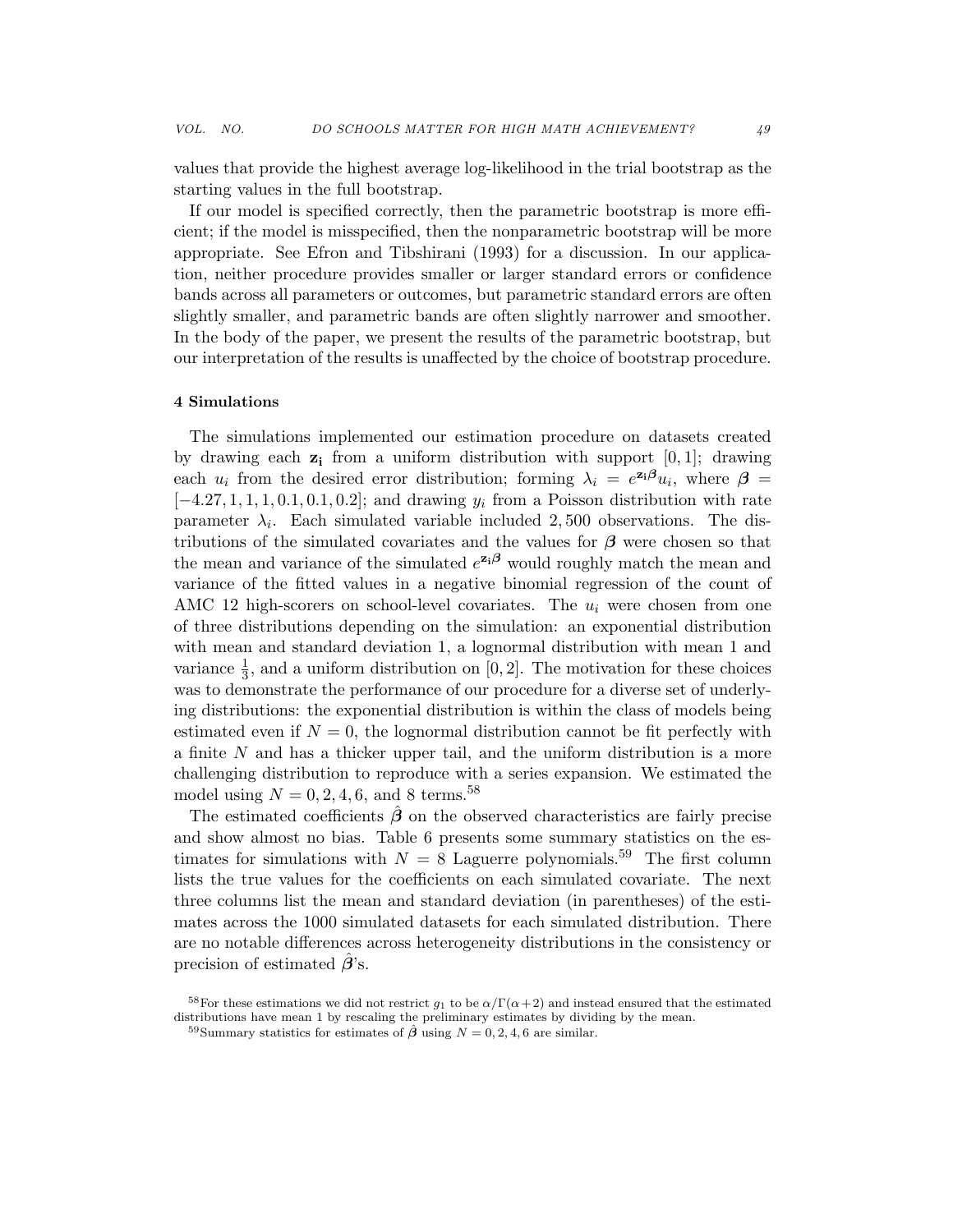|          | True     | Mean and SD of estimated coefficients |               |             |  |  |
|----------|----------|---------------------------------------|---------------|-------------|--|--|
| Variable | Coeffs.  | Exponential $u$                       | Lognormal $u$ | Uniform $u$ |  |  |
| Constant | $-4.270$ | $-4.2690$                             | $-4.2651$     | $-4.2777$   |  |  |
|          |          | (0.1536)                              | (0.1571)      | (0.1109)    |  |  |
| $z_1$    | 1.000    | 0.9971                                | 0.9977        | 0.9984      |  |  |
|          |          | (0.1055)                              | (0.0593)      | (0.0760)    |  |  |
| $z_{2}$  | 1.000    | 1.0010                                | 1.0010        | 1.0026      |  |  |
|          |          | (0.0537)                              | (0.0424)      | (0.0401)    |  |  |
| $z_3$    | 1.000    | 0.9995                                | 0.9991        | 1.0019      |  |  |
|          |          | (0.0371)                              | (0.0377)      | (0.0269)    |  |  |
| $z_4$    | 0.100    | 0.0994                                | 0.0993        | 0.0998      |  |  |
|          |          | (0.0271)                              | (0.0154)      | (0.0190)    |  |  |
| $z_{5}$  | 0.100    | 0.0997                                | 0.0996        | 0.1011      |  |  |
|          |          | (0.0216)                              | (0.0127)      | (0.0151)    |  |  |
| $z_6$    | 0.200    | 0.1996                                | 0.1994        | 0.2003      |  |  |
|          |          | (0.0184)                              | (0.0125)      | (0.0132)    |  |  |

Notes: True and estimated coefficients from semi-parametric model estimation using simulated data, varying the distribution of underlying heterogeneity. Results displayed for the exponential (1) distribution, the lognormal  $(1, \frac{1}{3})$  distribution, and the uniform [0*,* 2] distribution with 2,500 simulated observations. Mean estimates across 1,000 simulated datasets shown; standard deviations in parentheses.

Table 6—: Estimated coefficients on observed characteristics in simulations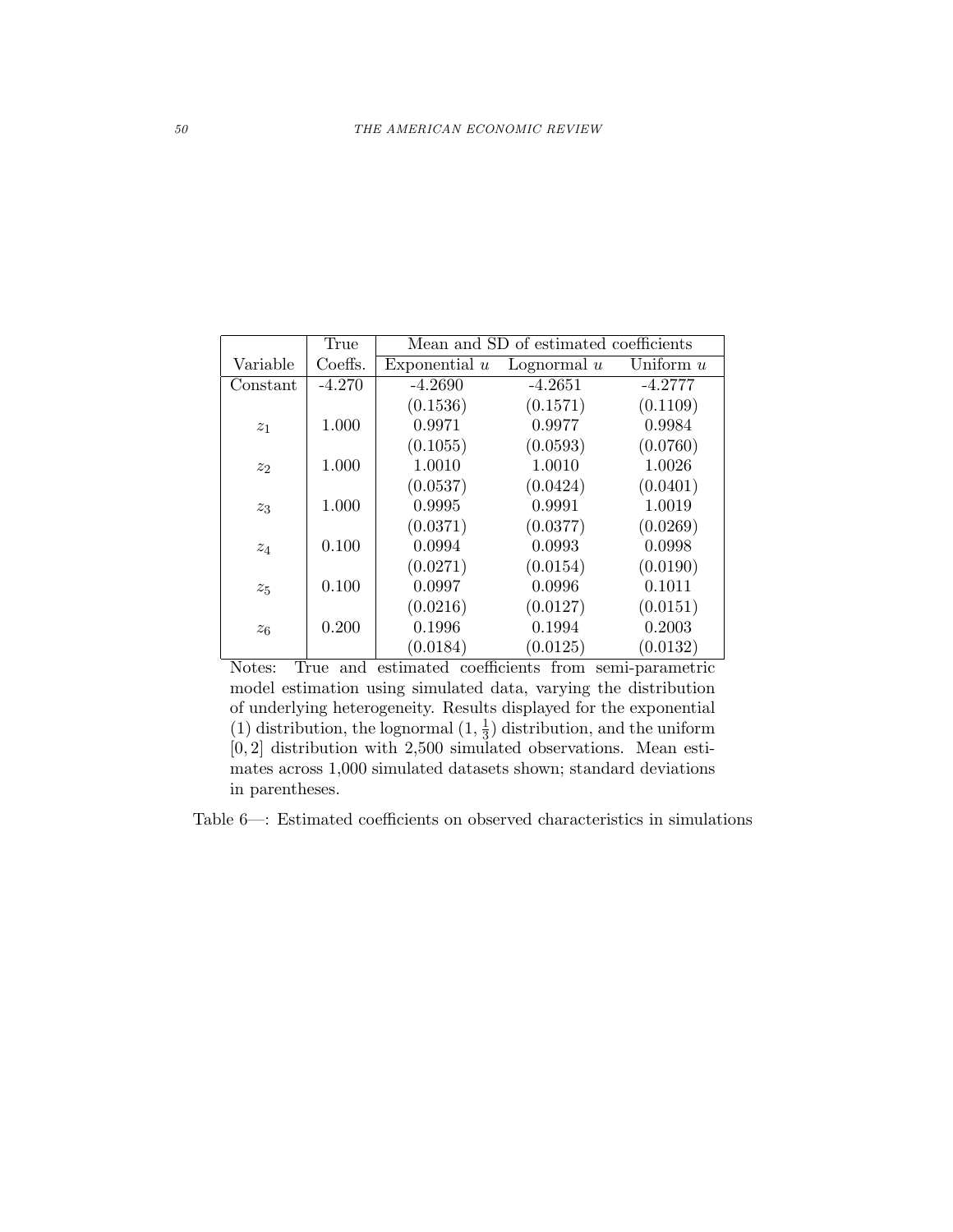Table 7 provides some statistics on how well the model was able to estimate the distribution of unobserved heterogeneity. The rows correspond to the distribution from which the *u*'s were drawn. The columns correspond to the number *N* of Laguerre polynomials used in the estimations. The metric used to measure performance is integrated squared error (ISE) – if the estimated density function from simulation run *i* is  $\hat{f}_i(x)$ , where the true data generation process has unobserved heterogeneity from distribution  $f(x)$ , the ISE of that estimated density is  $\int_0^\infty (\hat{f}_i(x) - f(x))^2 dx$ . The values in Table 7 are median ISE across 1,000 simulation runs.

|                                                                     | Median ISE for various models |                                              |  |  |  |  |
|---------------------------------------------------------------------|-------------------------------|----------------------------------------------|--|--|--|--|
| True distribution of $u \mid N = 0$ $N = 2$ $N = 4$ $N = 6$ $N = 8$ |                               |                                              |  |  |  |  |
| Exponential                                                         |                               | $0.0010$ $0.0045$ $0.0140$ $0.0201$ $0.0243$ |  |  |  |  |
| Lognormal                                                           |                               | $0.0133$ $0.0115$ $0.0191$ $0.0148$ $0.0167$ |  |  |  |  |
| Uniform $[0,2]$                                                     |                               | $0.1055$ $0.1449$ $0.0833$ $0.0795$ $0.1009$ |  |  |  |  |

Notes: Median integrated squared error of estimated distributions from semi-parametric model estimation using simulated data, varying the distribution of underlying heterogeneity. Results displayed for the exponential (1) distribution, the lognormal  $(1, \frac{1}{3})$ distribution, and the uniform [0*,* 2] distribution with 2,500 simulated observations. Median ISE across 1,000 simulated datasets shown, varying the number of Laguerre polynomials.

Table 7—: Goodness of fit of estimated distributions of unobserved heterogeneity in simulations: median MISE for various models and true distributions

The exponential model fits fairly well for all *N*. As one would expect, the  $N = 0$  fit is best: the true model is in the  $N = 0$  class and estimating additional unnecessary parameters just increases the scope for overfitting. The fit worsens gradually as N increases, but never becomes terrible; at  $N = 8$ , the worst fit, the median ISE is 0*.*024. To get a feel for the magnitudes, the MISE would be 0.02 if the density of an exponential distribution were over- or under- estimated by 10% at every value of *u*. Note also that the exponential distribution with mean 1 is the gamma distribution involved in the Poisson-gamma justification for the negative binomial when  $\alpha = 1$ . Hence, the estimates of this model can provide a sense for how well our semiparametric model will estimate the distribution of underlying heterogeneity in a case where the negative binomial is correctly specified.

The lognormal distribution does not fit as well when  $N = 0$ . This should be expected: the lognormal is not a member of the parametric family we are estimating and indeed no matter what  $\alpha$  is estimated the ISE cannot possibly be below 0.0107. Larger *N* make it theoretically possible to fit the distribution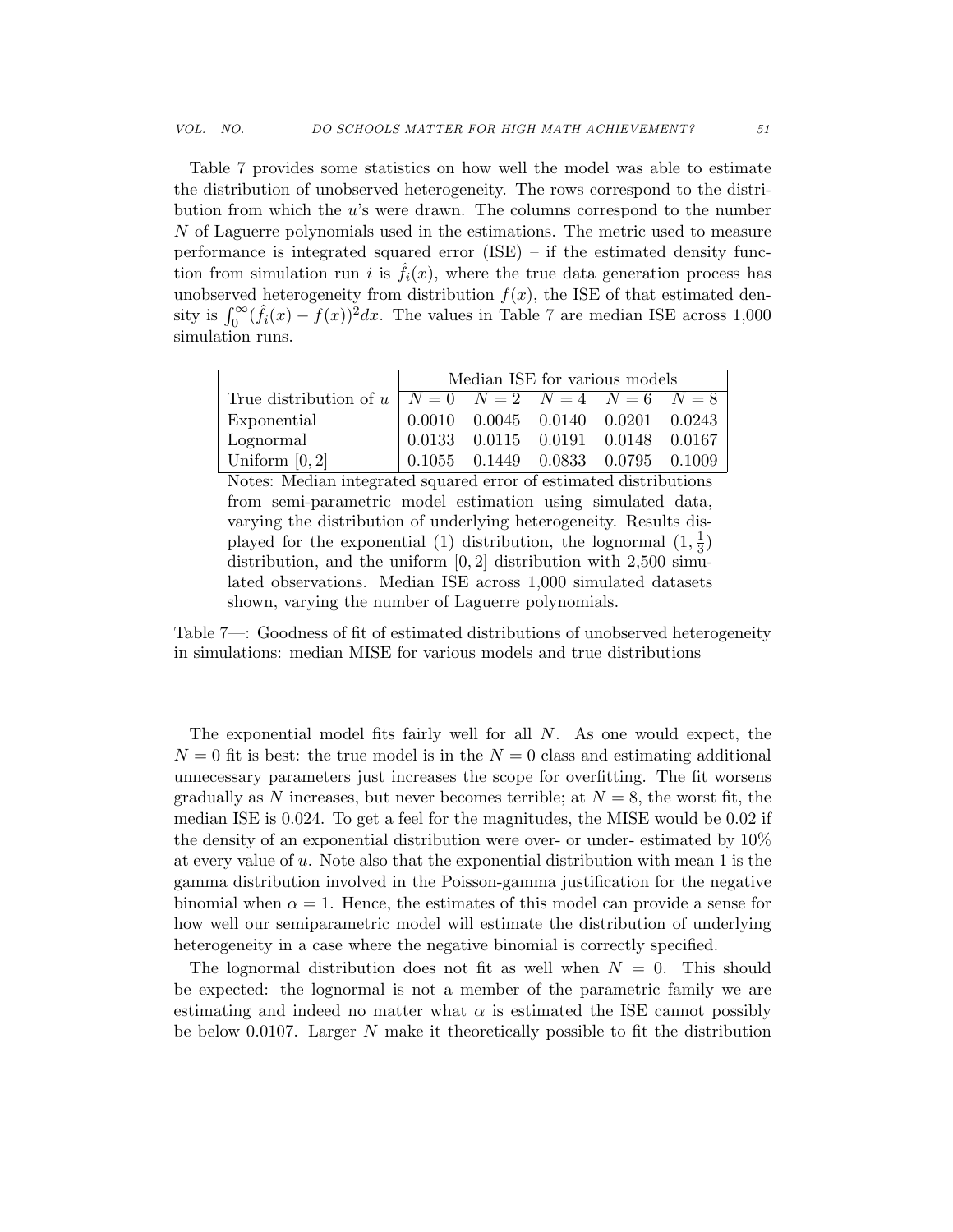much better (the parameter vectors that give distributions closest to the true lognormal have ISEs of 0.00756, 0.00210, 0.00014, and 0.00002 for *N* = 2*,* 4*,* 6*,* and 8 respectively), but again there is the offsetting effect that there is more scope for overfitting. The tradeoff between the two effects results in fairly similar fits across the range of N. The median ISE is smallest for the  $N=2$  model.

The fits to the uniform distribution are much worse. Here, there is no parameter combination that produces a very good fit when *N* is small, and overfitting becomes a concern when *N* is large.<sup>60</sup> The best fit is obtained for  $N = 6$ , where the median ISE is  $45\%$  lower than the median ISE for the worst fit of  $N=2$ .

Figure 5 provides a graphical illustration of the performance of our method. In each of the three panels we present the true distribution in bold and three estimated distributions corresponding to the simulations (using  $N = 4$ ) that were at the  $25^{th}$  percentile, the  $50^{th}$  percentile, and the  $75^{th}$  percentile in the MISE measure of goodness of fit. In the exponential and log-normal cases the estimated distributions seem to fit reasonably well for values of around the mean  $(u = 1)$ and to fit quite well for higher values of *u*. The estimated distributions are farther from the truth at low values of *u*. This should be expected – once we are considering a population of schools in which all schools will in practice have zero or one high-scoring student per year, a single year's data will not allow one to say whether all schools are identical or whether there is heterogeneity.

Also as expected, our method performs somewhat poorly for the uniform distribution with its bounded support. However, we are encouraged to note that, even for this difficult case, the estimated distribution does mostly spread out the mass over the correct [0*,* 2] interval.

 $60$ Theoretical lower bounds coming from the parameter vectors that make the estimated distributions as close as possible to the true distribution are ISE's of 0.0877, 0.0456, 0.0397, 0.0273, 0.0269 for  $N =$ 0*,* 2*,* 4*,* 6*,* 8.